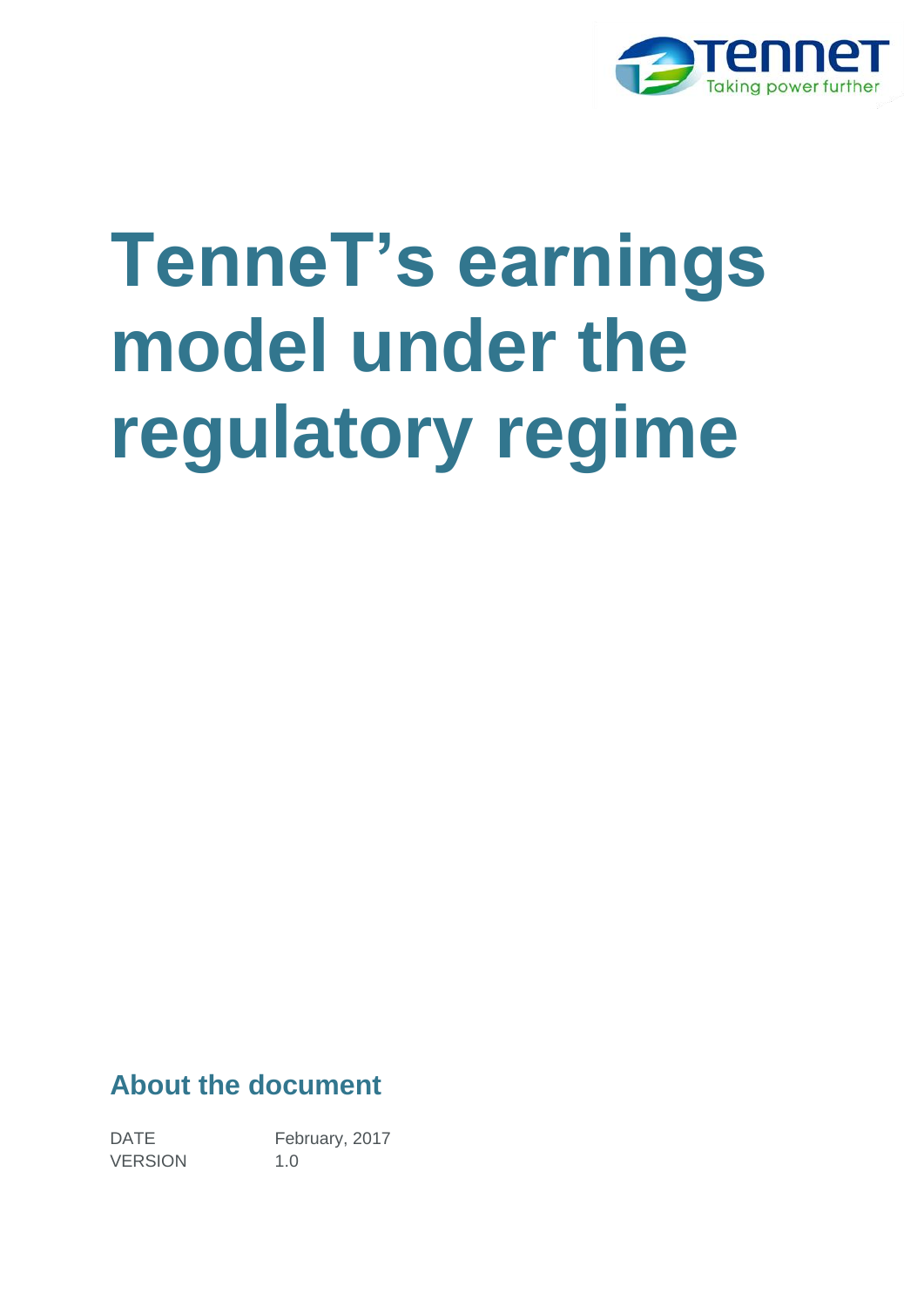

## **Introduction**

TenneT's primary tasks are to provide power transmission and system services and to facilitate the energy market. These tasks stems from the appointment as transmission system operator (TSO) under the Dutch Elektriciteitswet (E-wet) and the German Energiewirtschaftsgesetz (EnWG). Consequently, our earnings consist mainly of revenues from regulated activities. This document provides an overview and explanation of our earnings model under the current Dutch and German regulatory regimes.



Given that TenneT has a monopoly as a TSO both in the Netherlands and its service area in Germany, our key tasks are regulated by independent regulatory bodies, namely the Netherlands Authority for Consumers and Markets (ACM) and the German federal network agency Bundesnetzagentur (BNetzA). Their role is to balance the interests of consumers, businesses and system operators against the goals of affordability, security of supply and sustainability, providing system operators with incentives for efficient operations, using benchmarks where possible, and setting the allowed rate of return on invested capital. The key parameters of the regulatory frameworks in the Netherlands and Germany are set for a 5-year period. In 2017, the seventh Dutch regulatory period started, lasting until 2021. In Germany, the currently running second regulatory period lasts until the end of 2018.

Incentive regulation is used in both the Netherlands and Germany. In general, this form of regulation uses rewards and penalties to encourage a TSO to achieve the regulator's goals, while giving the TSO some discretion in operational decision-making and achieving company goals. The allowed regulatory revenue reflects the costs of an efficient TSO and comprises the reimbursement of operating expenses, depreciation and a return on invested capital, as shown in the figure below.